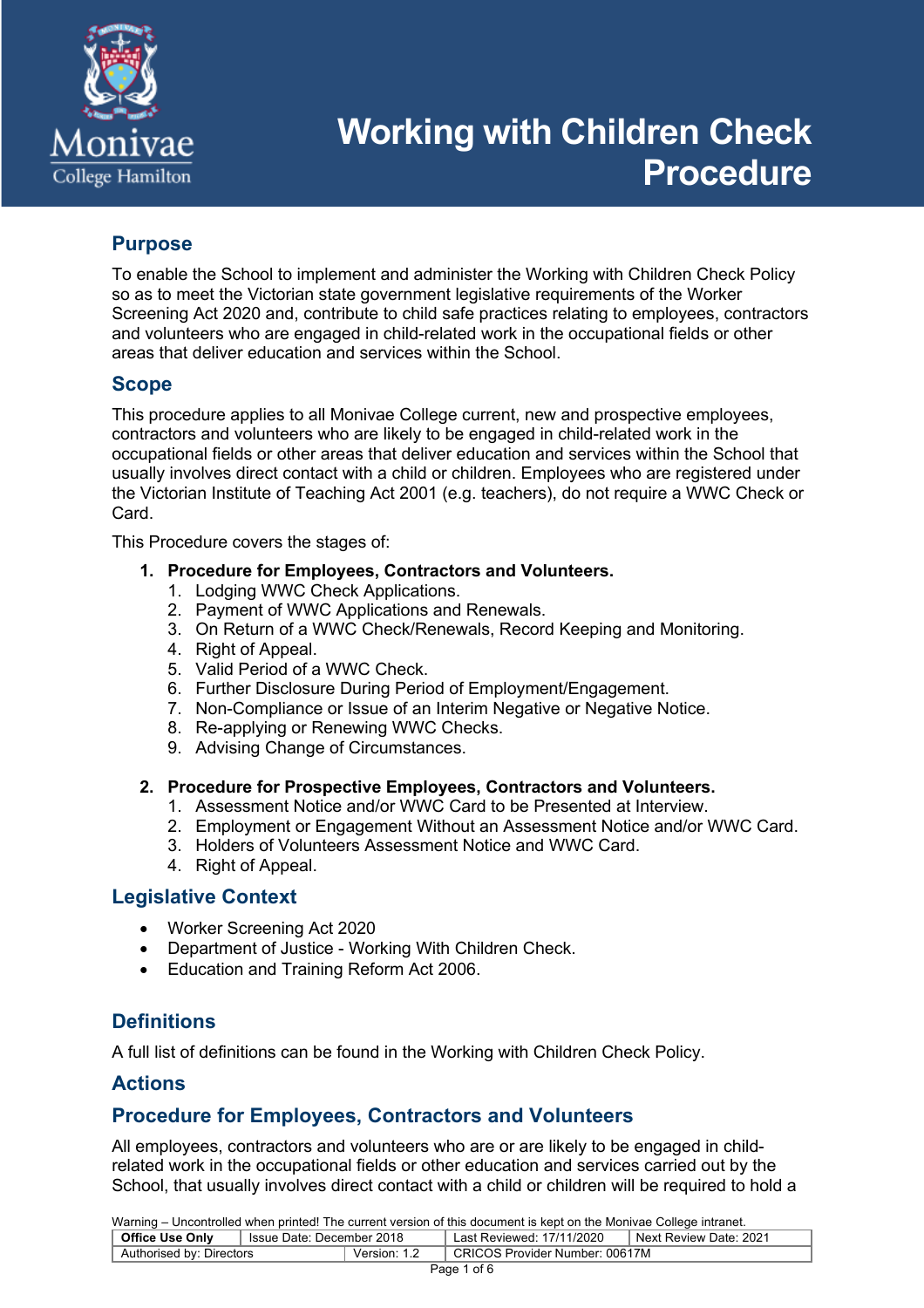#### WWC Card as prescribed in the Worker Screening Act 2020.

#### Lodging WWC Check Applications

- 1. WWC Applications are to be completed on-line on the Department of Justice and Regulation website and then printed and lodged at participating Australia Post retail outlets.
- 2. It will be the responsibility of each prospective employee, contractor, and volunteer to apply for and obtain a WWC Card.
- 3. The School will allow reasonable time for employees to renew their WWC Card during the course of their normal paid hours of work.

#### Payment of WWC Applications and Renewals

- 1. All prospective employees, contractors or volunteers will be required to fund the cost of their own applications or renewals.
- 2. The Department of Justice and Regulation will assess and process applications or renewals and issue the appropriate Notice and WWC Card in accordance with the Worker Screening Act 2020

#### On Return of a WWC Check/Renewal, Record Keeping and Monitoring

- 1. Once an application or renewal is processed by the Department of Justice and Regulation, an Assessment Notice and WWC Card or an Interim Negative or Negative Notice will be forwarded directly to the individual with a copy to the organisation listed where the work is to be performed.
- 2. In the case of employees, the staff member will need to present the Assessment Notice and/or WWC Card to their immediate supervisor or manager who will be responsible for signing off on Notice/Card as sighted and photocopying and forwarding to Finance. This information will be stored on the employee's personal file.
- 3. Persons issued with a WWC Card are advised to carry the WWC Card on them at all times when conducting child related work.
- 4. The School is be able to access and check Assessment Notice and/or WWC Card expiry dates of employees.
- 5. It will be the responsibility of the Business Manager or Finance Officer to advise holders of WWC Cards to renew their WWC Card at least 3 months prior to the expiry date.
- 6. In the case of a contractor or volunteer, the Assessment Notice and/or WWC Card will be signed off by the relevant responsible supervisor or manager as sighted and confidentially stored by the Business Manager. The Business Manager will monitor WWC Card expiry dates and advise volunteer and contractor WWC Card holders to renew their WWC Cards 3 months prior to the expiry date.
- 7. In the case of an employee issued with an Interim Negative or Negative Notice, the employee must notify their relevant supervisor in writing within 7 days, who in turn will arrange for the employee to meet with the Principal. The Principal will in turn will meet with the person, sight and sign off on the Notice, record the date of issue on file and determine the next appropriate course of action, in consultation with the relevant parties.
- 8. In the case of a contractor or volunteer issued with an Interim Negative or Negative Notice, the person must notify the Business Manager in writing within 7 days, who in turn will meet with the person, sight and sign off on the Notice, record the date of issue on file and determine the next appropriate course of action, in consultation with the Principal.

#### Right of Appeal

1. If an Interim Notice or Negative Notice is issued to a person, the person has a right of appeal as specified in the Worker Screening Act 2020. If an Interim Notice or Negative Notice is issued, the process for appeal will be outlined on the Notice.

| Warning – Uncontrolled when printed! The current version of this document is kept on the Monivae College intranet. |                             |  |                                        |                          |  |
|--------------------------------------------------------------------------------------------------------------------|-----------------------------|--|----------------------------------------|--------------------------|--|
| <b>Office Use Only</b>                                                                                             | ็ Issue Date: December 2018 |  | <sup>1</sup> Last Reviewed: 17/11/2020 | I Next Review Date: 2021 |  |
| Version: 1.2<br>Authorised by: Directors                                                                           |                             |  | CRICOS Provider Number: 00617M         |                          |  |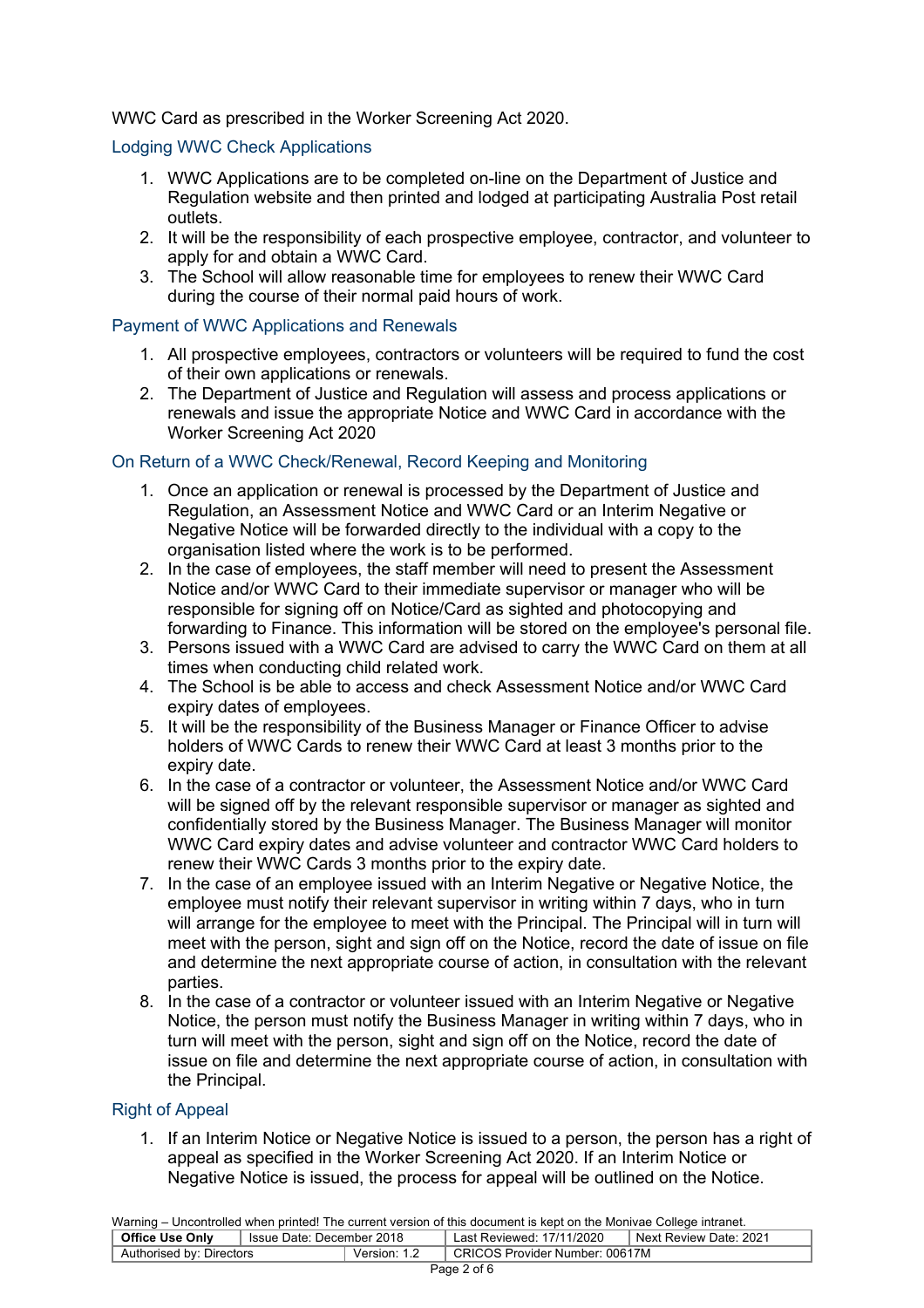2. It will be the responsibility of the person issued with the Interim Negative or Negative Notice to pursue such an appeal if they wish to do so. The person must not be engaged in any child-related work during the appeal period.

#### Valid Period of a WWC Check

- 1. An Assessment Notice and WWC Card will be valid for a period of 5 years as prescribed in the Worker Screening Act 2020.
- 2. The Assessment Notice and WWC Card issued belongs to the person. It is transferable between positions and when changing employment or other engagement arrangements within the valid 5 year period.
- 3. A person cannot continue to do child related work once an Assessment Notice and WWC Card has expired. This is an offence under the Worker Screening Act 2020.

#### Further Disclosure During a Period of Employment / Engagement

- 1. Any future criminal charge/s will be monitored by the Department of Justice and Regulation on an on-going basis during the term of the issued Assessment Notice and WWC Card as outlined in the Worker Screening Act 2020. Any new charge/s or conviction/s will result in a re-assessment of the WWC Check as per the Worker Screening Act 2020.
- 2. If a person who has been issued a WWC Card, is given notice by the Department of Justice and Regulation that their WWC Check is to be re-assessed, the person must notify the Business Manager, in writing within 7 days.
- 3. In this case, the person must be withdrawn from all child-related work. The person cannot resume child-related work until such time as the re-assessment process is completed and the person is issued with an Assessment Notice and valid WWC Card.
- 4. If a person holding a valid Assessment Notice and WWC Card is charged with or convicted of a relevant criminal offence or otherwise has a relevant change of circumstance within the meaning of the Worker Screening Act 2020, Section 20, they must notify the Business Manager in writing, within 7 days. Failure to notify will be considered as serious misconduct and may result in termination. In this case, the Business Manager must immediately withdraw the person from all child-related work and contact the Principal.
- 5. In the case where a person is withdrawn from child-related work, the person will be responsible for organising and paying for any re-assessment of their WWC Check.
- 6. Where the Business Manager considers that the person should not re-engage in child-related work:
	- in the case of an employee, the matter will be raised with the Business Manager and relevant parties to determine the next appropriate course of action;
	- in the case of a contractor or volunteer, the matter will be raised with the Business Manager and Assistant Business Manager to determine the next appropriate course of action.

#### Non-compliance or Issue of an Interim Negative or Negative Notice

- 1. Where an employee, contractor or volunteer fails to comply with obtaining a WWC Check or receives an Interim Negative or Negative Notice after a WWC Check has been conducted, the School may take (and not be restricted to) any of the following steps against the employee, contractor or volunteer:
	- immediate cessation of their work in the child related work area; or
	- modify the work processes or duties associated with the child-related work conducted; or
	- re-design the position or work required; or
	- re-deployment; or

Warning – Uncontrolled when printed! The current version of this document is kept on the Monivae College intranet. **Office Use Only** | Issue Date: December 2018 | Last Reviewed: 17/11/2020 | Next Review Date: 2021 Authorised by: Directors Terms Number: Version: 1.2 CRICOS Provider Number: 00617M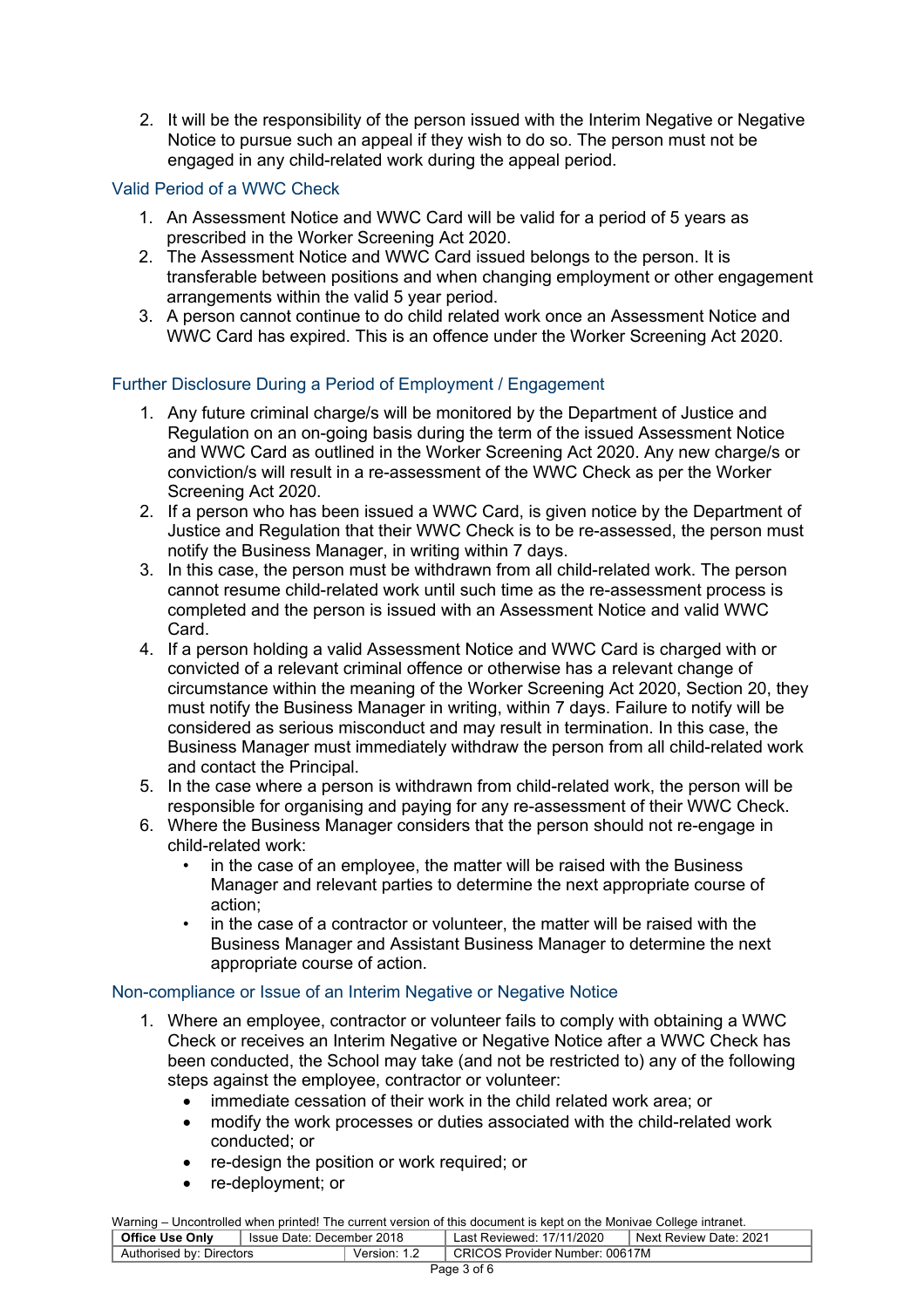• terminate the employment or engagement as per due process.

# Re-applying or Renewing WWC Checks

- 1. It is the responsibility of the holder of a WWC Card to re-apply or renew a WWC Check 3 months prior to the expiry date.
- 2. Payment for applying or renewing a WWC Check will be the responsibility of the person.

#### Advising Change of Circumstances

- 1. A person who is a holder of an Assessment Notice and WWC Card must advise their Finance Officer and Business Manager, in writing within 7 days of any change of circumstances. This includes but is not limited to:
	- any relevant criminal charges or convictions that have occurred; or
	- any non-conviction charges dealt with other than by conviction or finding of guilt for serious sexual, violent or drug offences; or
	- if the Department of Justice and Regulation revokes the Assessment Notice and WWC Card after any re- assessment; or
	- if the Assessment Notice and WWC Card has expired; or
	- if personal details or residential address has changed; or
	- if the person has moved from volunteer work to paid work.
- 2. It is the responsibility of the holder of an Assessment Notice and WWC Card to advise the Department of Justice and regulation of any change of circumstances as outlined in Worker Screening Act 2020, Section 20. Failure to do so may result in criminal penalties.
- 3. It is the responsibility of the holder of an Assessment Notice and WWC Card to notify the Department of Justice and Regulation within 21 days of changes to personal details such as name, date of birth, phone number, residential address or change of employer or volunteer organisation.

# **Procedure for Prospective Employees, Contractors and Volunteers**

#### Assessment Notice and/or WWC Card to be Presented at Interview

- 1. All current or prospective employees, contractors and volunteers who will or are likely to be engaged in child- related work will be required to provide an Assessment Notice and/or WWC Card at an interview or meeting for the purpose of being employed or engaged in child-related work.
- 2. A requirement to present an Assessment Notice and/or WWC Card at an interview or meeting must be clearly articulated in media used to advertise child-related work.
- 3. In the case of a prospective employee, the Assessment Notice and/or WWC Card must be sighted and signed off by the Chair of the Interview panel with a photocopy of the signed 'as sighted' Assessment Notice and/or WWC Card attached to other recruitment forms. This information is to be forwarded to Finance Officer where it will be their responsibility to confidentially file and update relevant systems if the prospective employee is employed.
- 4. In the case of a current or prospective contractor or volunteer, the Assessment Notice and/or WWC Card must be signed 'as sighted' and photocopied. It will be the responsibility of the Business Manager or Supervisor to confidentially file and store this information.

#### Employment or Engagement Without an Assessment Notice and/or WWC Card

- 1. Any person who does not present a valid, current WWC Assessment Notice and/or WWC Card prior to being employed or engaged must not commence employment or engagement to perform any child-related work.
- 2. In the case of prospective sessional or casual employees, the commencement date of employment cannot be held longer than a 2 week period if the person is unable to

| Warning – Uncontrolled when printed! The current version of this document is kept on the Monivae College intranet. |                           |              |                                |                          |  |
|--------------------------------------------------------------------------------------------------------------------|---------------------------|--------------|--------------------------------|--------------------------|--|
| <b>Office Use Only</b>                                                                                             | Issue Date: December 2018 |              | Last Reviewed: 17/11/2020      | I Next Review Date: 2021 |  |
| Authorised by: Directors                                                                                           |                           | Version: 1.2 | CRICOS Provider Number: 00617M |                          |  |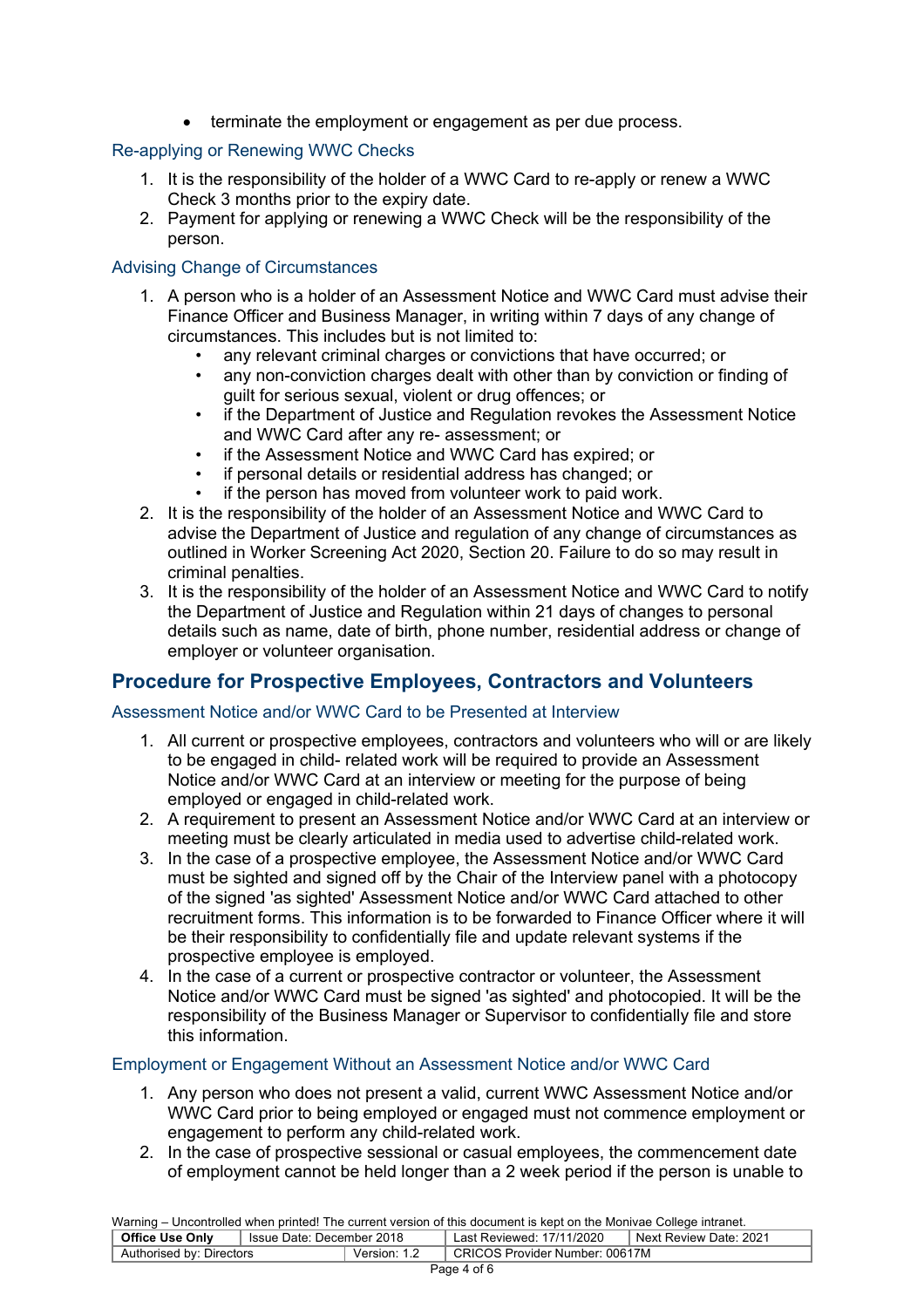present a valid WWC Check Assessment Notice and/or WWC Check Card.

- 3. In all other cases, the commencement date of employment or engagement cannot be held longer than a 4 week period if the person is unable to present a valid Assessment Notice and/or WWC Card.
- 4. If a person is unable to present a valid Assessment Notice and/or WWC Card within the stated time periods, the employment or engagement offer can be withdrawn.
- 5. Any person who presents an Interim Negative or Negative Notice, must not commence employment or engagement until such time as they are able to present a valid Assessment Notice and/or WWC Card and it be signed 'as sighted' and recorded by either the Chair of the interview panel (in the case of a current or prospective on-going or fixed-term employee), or the Principal in all other cases.
- 6. The School is not obligated to further delay commencement of employment or engagement pending the re- assessment and subsequent issue of an Assessment Notice and WWC Card to a person.
- 7. Once a person has been employed or engaged they are expected to further disclose any future changes to their circumstances as per the section in this procedure titled Further Disclosure During Period of Employment/ Engagement.

#### Holders of Volunteer Assessment Notice and WWC Card

- 1. A Volunteer WWC Card cannot be used for the purpose of paid employment or engagement. This is a criminal offence under the Worker Screening Act 2020.
- 2. A person who holds a valid 'volunteer' Assessment Notice and/or 'Volunteer' WWC Card, must not commence paid employment or engagement until such time as they are a holder of an Assessment Notice and/or WWC Card for paid employment or engagement.
- 3. A person who is a holder of a valid 'volunteer' Assessment Notice and/or WWC Card can re-apply for the Assessment Notice and WWC Card for paid employment or engagement.
- 4. In the above cases, the School is not obligated to delay or put on hold commencement of employment or engagement pending the re-assessment and subsequent issue of an Assessment Notice and/or WWC Card other than the stated time period outlined in the Employment or Engagement Without an Assessment Notice and/or WWC Card section of this procedure.

#### Right of Appeal

- 1. All current and prospective employees, contractors or volunteers will have the right of appeal against the failure to be issued an Assessment Notice and WWC Card as specified in the Worker Screening Act 2020. It will be the responsibility of the person to pursue such an appeal if they wish to do so.
- 2. In this case, the School is not obligated to delay or put on hold the employment or engagement of a person, pending the decision of any appeal.

## **Responsibility**

The Principal is responsible for ensuring the effective implementation of this policy and associated procedures.

The Business Manager will be responsible for administering the policy and associated procedures.

#### **Supporting Documents**

Internal Documents

- Working With Children Check (WWCC) Policy.
- Child Safe Policy.
- Child Safe Code of Conduct.

Warning – Uncontrolled when printed! The current version of this document is kept on the Monivae College intranet. **Office Use Only** Issue Date: December 2018 Last Reviewed: 17/11/2020 Next Review Date: 2021 Office Use Only | Issue Date: December 2018 | Last Reviewed: 17/11/2020 | Next<br>Authorised by: Directors | Version: 1.2 | CRICOS Provider Number: 00617M